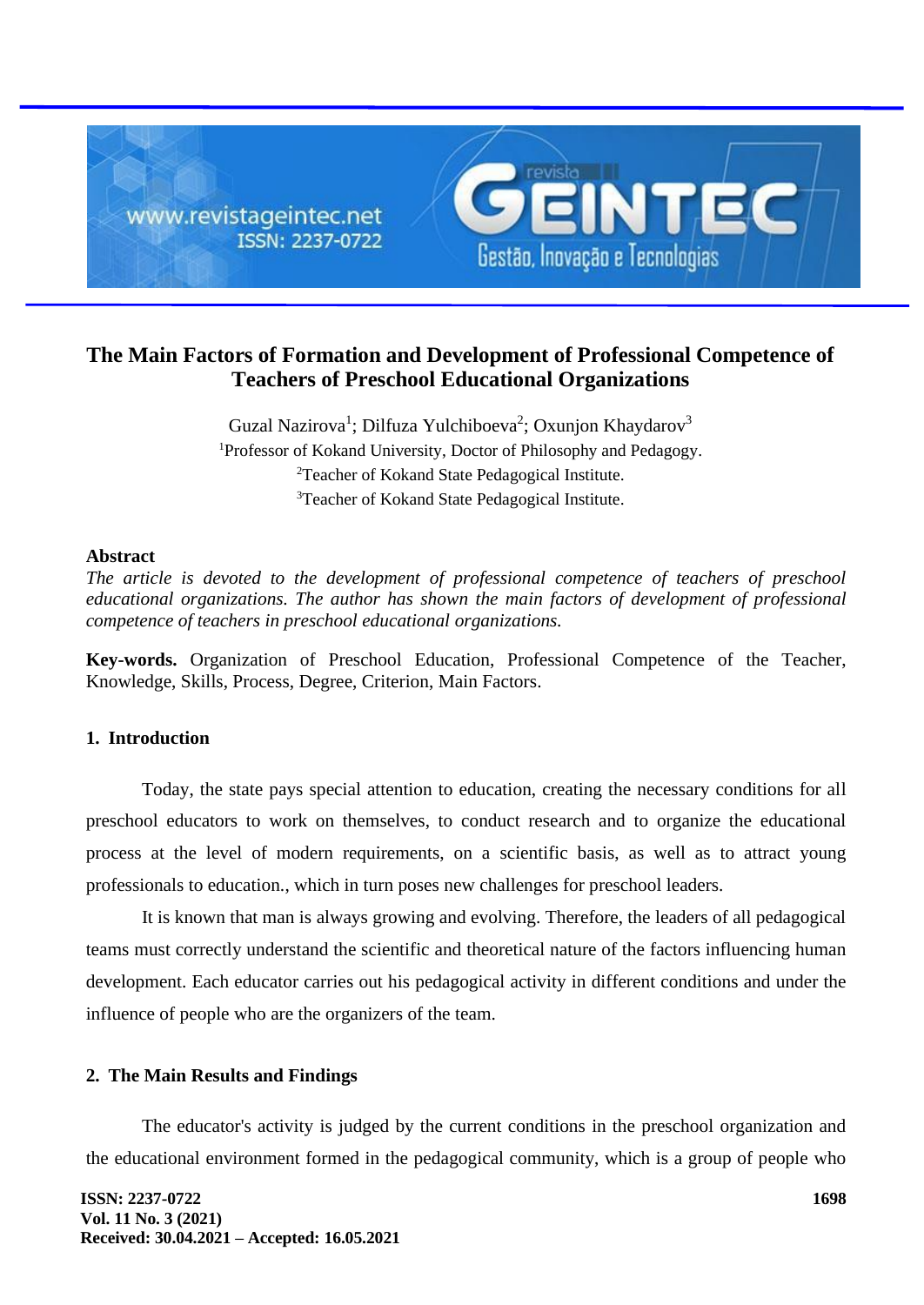have a strong influence on the development and formation of the individual in the implementation of useful and necessary goals for society. Therefore, we can say that the leadership of a young midfielder has a multifaceted effect on the development of love for the chosen profession, the perfect study of the secrets of the chosen profession and confidence in their future.

In turn, the leader has a place in the team, he must be an example in knowledge, behavior, scientific outlook, interactions with educators, goal-orientation, social behavior, etc., from which each member of the team is uniquely affected. The leader needs to consider two areas of interaction in management activities, the educator's impact on the team and the team's educator, and whether this interaction can be positive or negative.

An educator's influence on the community is reflected in his or her reputation, knowledge, outlook, interest and ability in his or her chosen profession, knowledge of his or her subject, relationship with students, self-improvement, organizational skills, leadership, and initiative.

The reputation of the educator is recognized by the team as a specialist, the subjective qualities of which correspond to the objective requirements of team work. At the same time, the educator's knowledge, skills and abilities, experience, professionalism, resourcefulness, entrepreneurship and creativity make him more visible and gain prestige than others.

A reputable educator will have a high position in interpersonal relationships, listen to his or her opinions in the team, ask him or her for advice, and consider his or her point of view.

But not only personal qualities are enough to gain prestige, but also public opinion about this or that educator. That is why it is impossible not to take into account the public opinion of the educator, which is the influence of the team on the educator. That is, the team may reject or reject some of the educator's efforts, but may try to avoid it.

As mentioned above, the interaction between the team and the educator can be of two types, i.e., positive and negative, in which the role of the leader is most evident. In creating a positive impact, the leader wants the interests of the pedagogical team and the educational institution to coincide, to be interested in the success and mood of the educator, to smile, to respectfully address the educator's name (remember that everyone is happy to hear his name from the head) necessary.

Young educators who are new to the preschool will have a different perspective until they fully understand the activities of experienced educators in the community, their attitude to their functional role, and the conditions there.

As the saying goes, a young educator does what he sees in the nest, the conditions of the educational institution, the requirements for the educator and the level of knowledge, skills and abilities required to perform the tasks assigned to him, the potential of the staff and their attitude to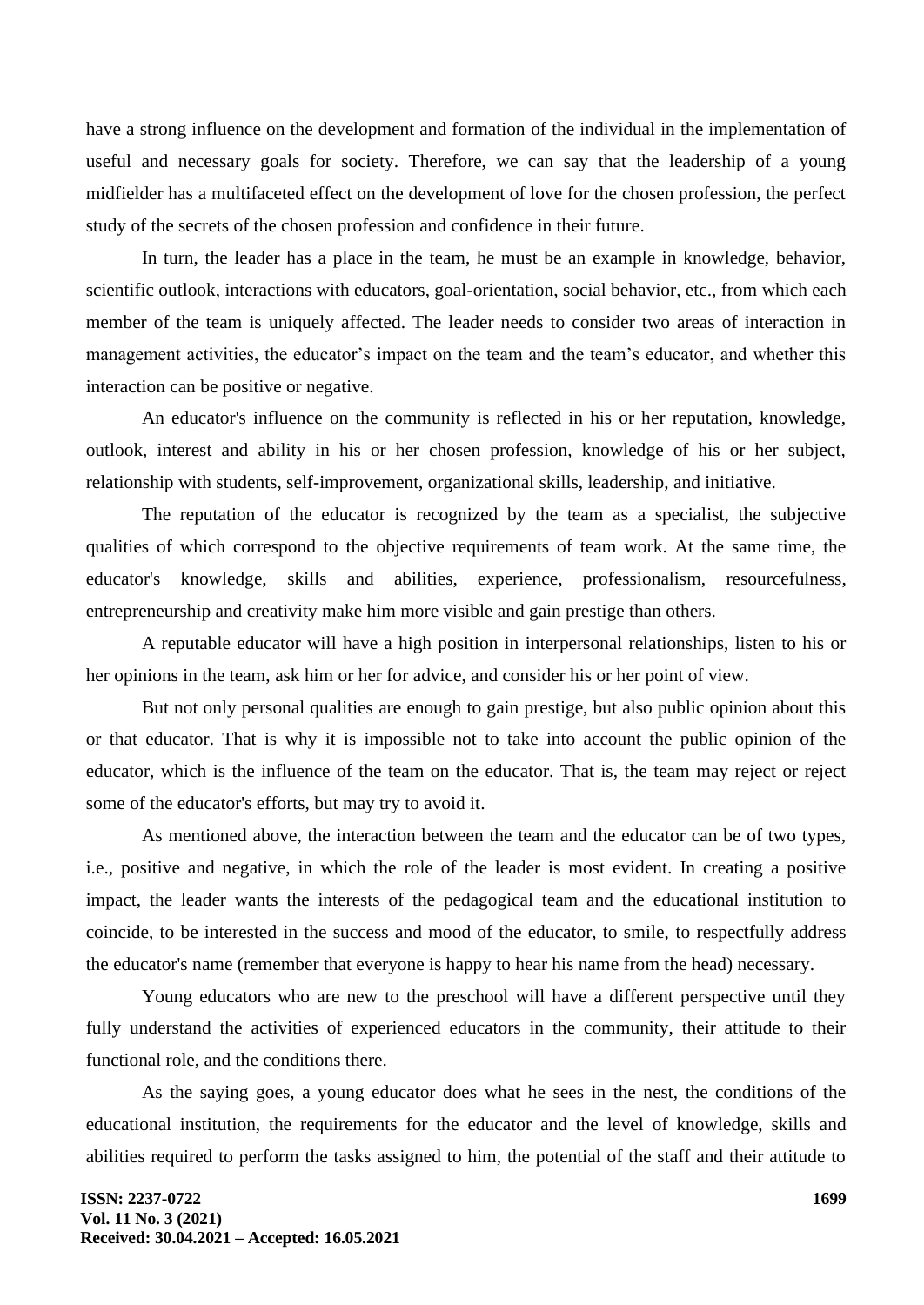their work. It is necessary to have a favorable educational environment in this educational institution in order to study, analyze and draw conclusions about their relationship with them, to work on themselves, to research, to gain experience, otherwise young educators may become indifferent.

Experience shows that many young educators find it difficult to adapt psychologically to the existing conditions in the educational institution for a long time, some of those who are unable to adapt, despite their abilities, refuse to engage in pedagogical activities and work in various other fields.

The reasons for this can vary. In some educational institutions, the interaction of the team with young educators has negative characteristics, which is manifested in the fact that the leader and his staff do not treat the young teacher properly.

Instead of rejoicing and encouraging the young educator to gain a quick reputation among the teaching staff and students due to his research, knowledge, and interest in his subject, the actions taken to discredit and discredit him at meetings under the pretext of various trivial reasons have left the educational institution. causes delays.

Another reason is that a young educator who is new to an educational institution finds it difficult to integrate quickly into a team because they do not have enough experience, skills and qualifications. Young educators are often discouraged by the lack of timely methodological support from managers or experienced educators, by the reduction or removal of workloads, and by the need to provide methodological assistance to young educators. Causes.

Every young educator has a certain professional creative potential, and he or she begins his or her pedagogical activity in the context of a specific work team. Therefore, managers need to take a different approach, taking into account the personal qualities, professional abilities, attitude to work of each educator, have a well-structured plan of work with educators, with a proper analysis of the relationship between the educator and the young educator. This is also required by the principle of governance.

Based on a number of studies, we recommend that managers consider the following when developing plans to work with young educators:

- Organization of meetings with graduates of higher education institutions;
- Organization of seminars, conferences, master classes, webinars and meetings to accelerate the psychological adaptation of young educators to the conditions of the educational institution;
- Achieving the provision of young educators with educational workload in their specialties;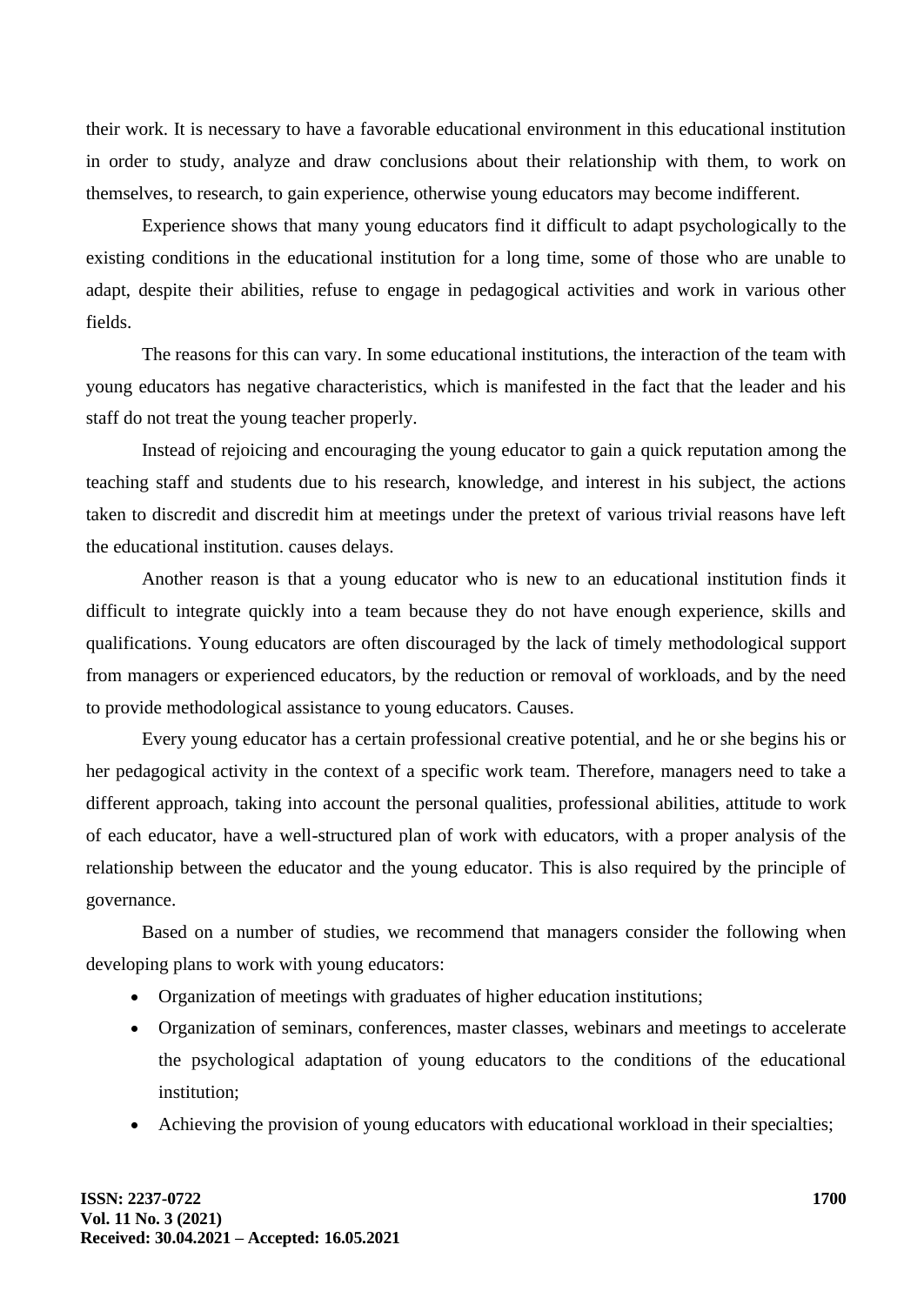- Attachment to teachers with advanced pedagogical experience in the field of young educators;
- Control the regular participation of all young educators in scientific-practical conferences and training seminars;
- Establishing regular contacts of young educators with educators of higher education institutions and institutes of advanced training;
- Monitoring and separate analysis of the training of young educators and the methods of training;
- Control and encourage the participation of young educators with articles in scientific and methodological journals and newspapers;
- Regular involvement of young educators in open classes;
- Creating conditions for young educators to work on themselves and share experiences with other educational institutions;
- Achieving regular participation of young educators in various competitions;
- Involvement of young educators in research work, creating the necessary conditions for creative work;
- Popularization and encouragement of young educators.

Today, the development of the potential of educators in educational institutions, that is, their professional competence, is one of the main criteria determining the ranking of the leaders of this preschool organization.

Therefore, it is necessary to support educators who are knowledgeable, have sufficient experience and skills, know their subject well, are creative and organized, in a word, have developed professional competence, provide them with sufficient conditions, closely assist them in scientific and pedagogical activities. Competent preschool education organizations, which is one of the most pressing issues of today, to provide young educators with teachers with many years of advanced pedagogical experience, to organize activities on the basis of "teacher-student" principles, to form in young teachers love for their chosen profession and confidence in the future. is effective in providing educators.

It is necessary to introduce a systematic approach to the process of professional development and retraining, which is important in the development of knowledge, skills and abilities, professional skills, which can serve as a key criterion for financial incentives, improving the pedagogical activity of educators.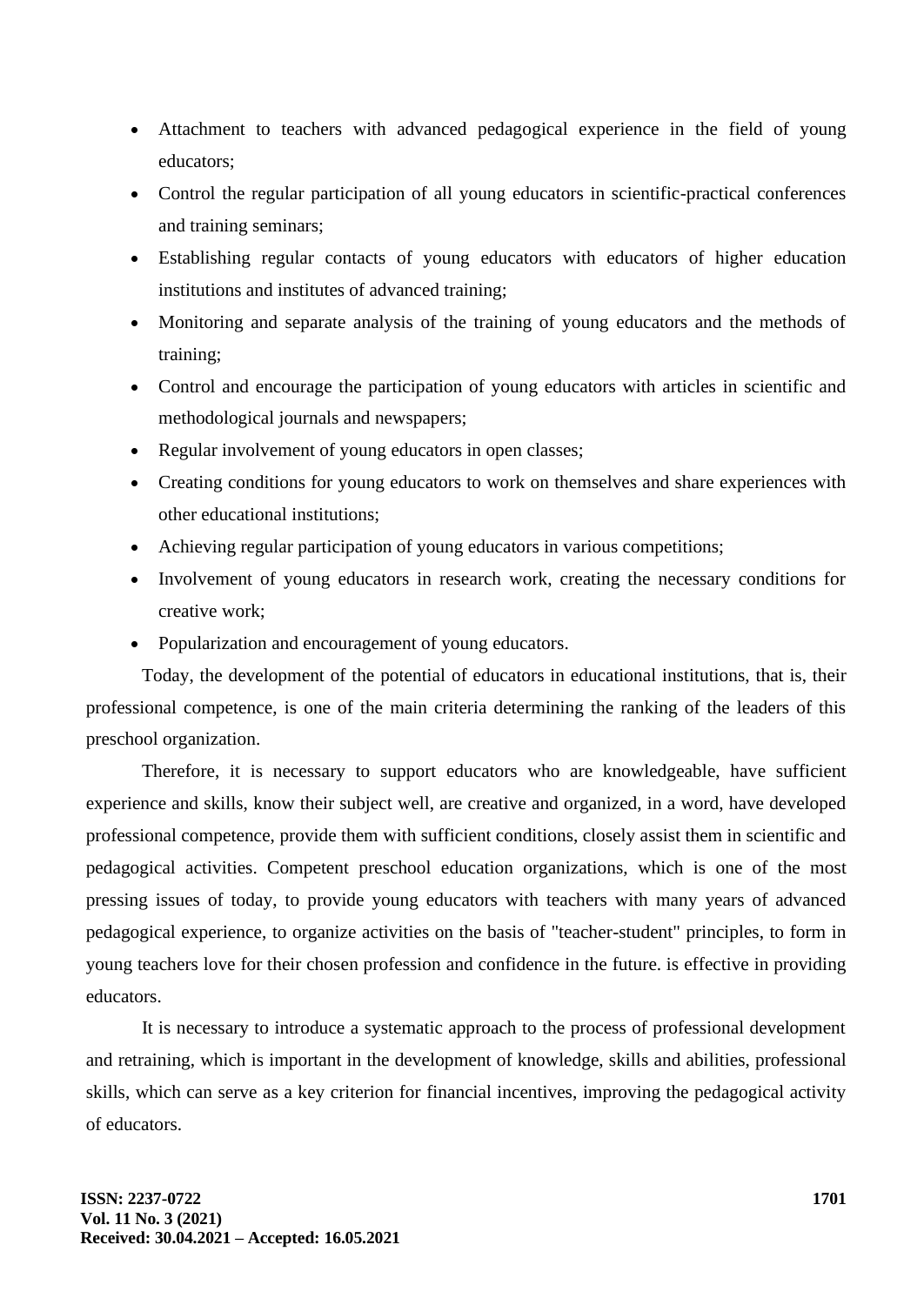Because every system has its constituents, that is, its components. The main components of the professional development process, which is a complex pedagogical system: educational seminars, seminars-trainings, open classes, mutual observations, conferences, popularization of advanced pedagogical technologies, methodological and didactic products prepared by educators, including theoretical and practical training at the institute. practical training as well as distance learning.

Professional development of educators of preschool education is a continuous process aimed not only at developing their readiness to organize and manage pedagogical processes, but also to meet their needs for self-development and professional competence, ie the organization of additional education in the education system as a process of personal interaction. necessary.

The process of continuous professional development of preschool educators is based on understanding, analyzing and evaluating their professional experiences at all stages of their activities, as well as activating and supporting their personal development needs. In this process, there is an opportunity for the spiritual enrichment of the individual and the development of creative potential.

The pedagogical process aimed at continuous professional development of teachers of educational institutions should serve not only as a theoretical, but also as an environment for educators to live at a high level and successfully solve life problems, and the conditions created in these processes allow them to develop their personality.

The process of continuous professional development should also serve to form the need and positive motivations in educators in the following areas:

- To feel more independent and self-governing and to strive for self-development;
- Striving to learn the rich life and professional experience that arises as a source of education;
- Creative approach to achieving specific goals and solving important life problems;
- Have a high level of preparation and motivation for education in connection with the achievement of goals and the desire to solve important life problems;
- Understand the need to put into practice the acquired knowledge, skills and abilities;
- A high level of aspiration to solve problems in their professional activities as quickly as possible and to apply their knowledge in practice as soon as possible.

The process of continuous professional development, organized by MTT, should be aimed at mastering and developing personal-oriented aspects of the organization and management of pedagogical processes, their implementation at different levels, the development of psychological training that allows for personal development of all subjects of the pedagogical process.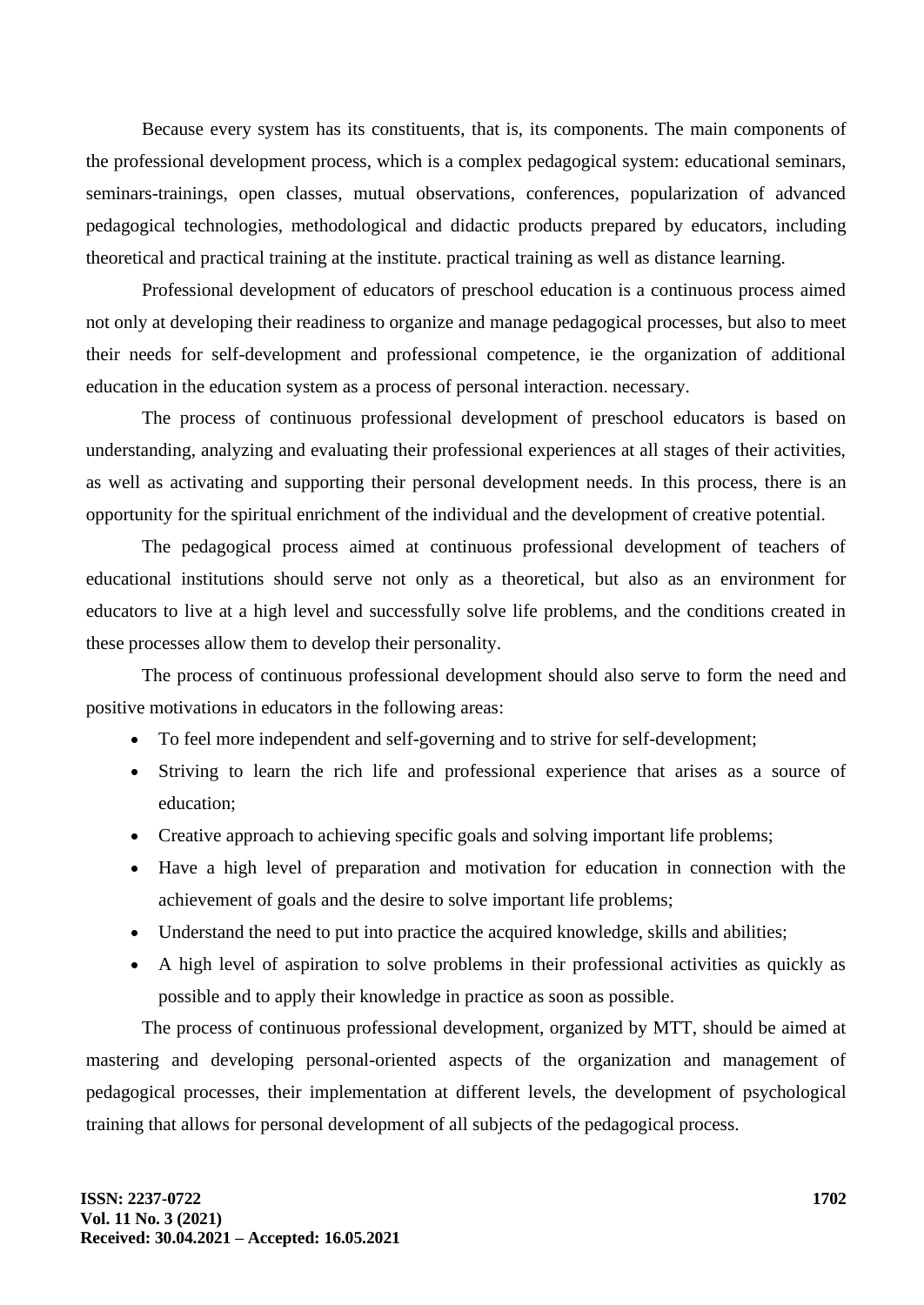The organization of the process of continuous professional development should take into account the general development of educators as individuals, as well as their attitude and level of preparation for the organization and management of pedagogical processes.

When educators have formed internal adaptations and ways of thinking to create innovations as individuals, they can easily express their attitudes to all changes, evaluate them correctly, manage them and implement them effectively in their professional activities.

The main purpose of the process of continuous professional development in educational institutions is the socio-economic requirements for educators and their activities, the goals and challenges facing them in modern socio-economic conditions, modernization, renewal and development of education, as well as educators. taking into account the fact that they are not sufficiently prepared to perform pedagogical and managerial functions in the field of their profession and position, to ensure consistency between modern social requirements and problems.

In order to achieve the formation and development of personal qualities of professional importance in educators in the process of continuous professional development in preschool education, in this process it is necessary to pay special attention to:

1. The activities of educational institutions, taking into account that the new social requirements in their understanding and evaluation activities.

In doing so, educators analyze and evaluate their performance, identify conflicts and misunderstandings between goals and means, goals and outcomes, and directions for selfdevelopment, and understand its necessity. It means breaking the usual stereotypes of activity, creating an image of oneself on the basis of new concepts, realizing that it is impossible to carry out one's activities using old methods. They move to a reflexive attitude towards their activities, and based on a critical analysis of their previous activities, there is an activation of the process of developing personal qualities of professional significance.

2. Changes in the pursuit of understanding and innovation in the field of professional activity.

At the same time, there is a renewal of knowledge, skills and abilities of educators, the development of spiritual and cultural potential and the exchange of information, which leads to a change in perceptions in the field of professional activity, personal changes. Experiences in the organization and management of pedagogical processes are enriched, professional experience is accumulated.

The effectiveness of the process of continuous professional development in educational institutions is characterized by a number of factors that affect the effectiveness of this process: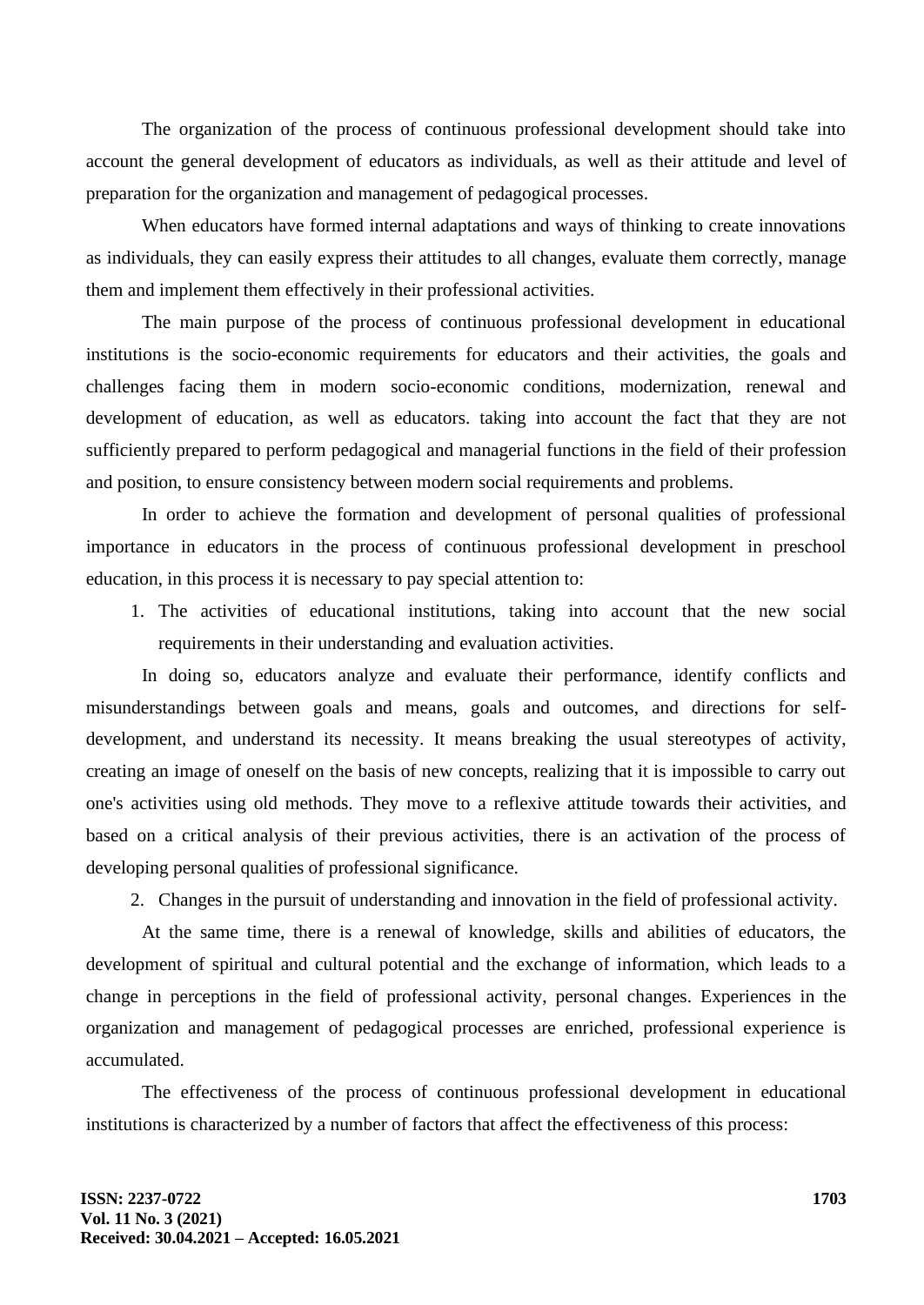- Factors that motivate voluntary behavior, motivating to reach the highest peak of professional activity;
- Objective factors related to the existing system and sequence of actions aimed at achieving the result;
- Factors related to the subjective basis of measures to achieve success in professional activities;
- Social (external), biopsychological (internal) and pedagogical (organizing and directing) factors that create the needs of personal development.

These factors ensure that educators are prepared for interactions of personal significance in the process of continuous professional development, contributing to the development of their reflexive skills. The degree of influence of these factors is characterized by the educational relationship in the educational institution, the educational environment and the level of their development.

Social, ie external factors, which directly affect the process of continuous training and are an external regulatory tool, is an environment in which the subjects of this process interact. In such an educational environment, during reflexive processes and on the basis of conversations of interacting participants, personal self-development, personal development processes take place, as well as understanding and reorganizing the importance of professional activity. This factor will be influenced by the modern requirements of parents, society and society.

It is also influenced by the new requirements for the personality and activities of educators in the context of development and modernization of education, the activities of the educational institution and the normative documents in the field of modern goals. Creative approaches to the search for answers to questions that arise in this educational environment are encouraged, skills in the direction of independent self-development, personal interests in education are formed. In such cases, educators in the educational environment make a choice, develop individual culture and improve the cultural traditions of the environment.

In the process of continuous professional development, which is a pedagogical process, collaborative creative activity plays an important role in creating a favorable psychological environment. This leads to the search for answers to emerging questions, the improvement of methods of interaction. In it, the design of the process of organizing and managing pedagogical processes, research and interview methods are the most appropriate methods. Under such conditions, previous experiences are improved, favorable conditions are created for participants to re-understand their activities, and the direction of new relationships is determined by observing it.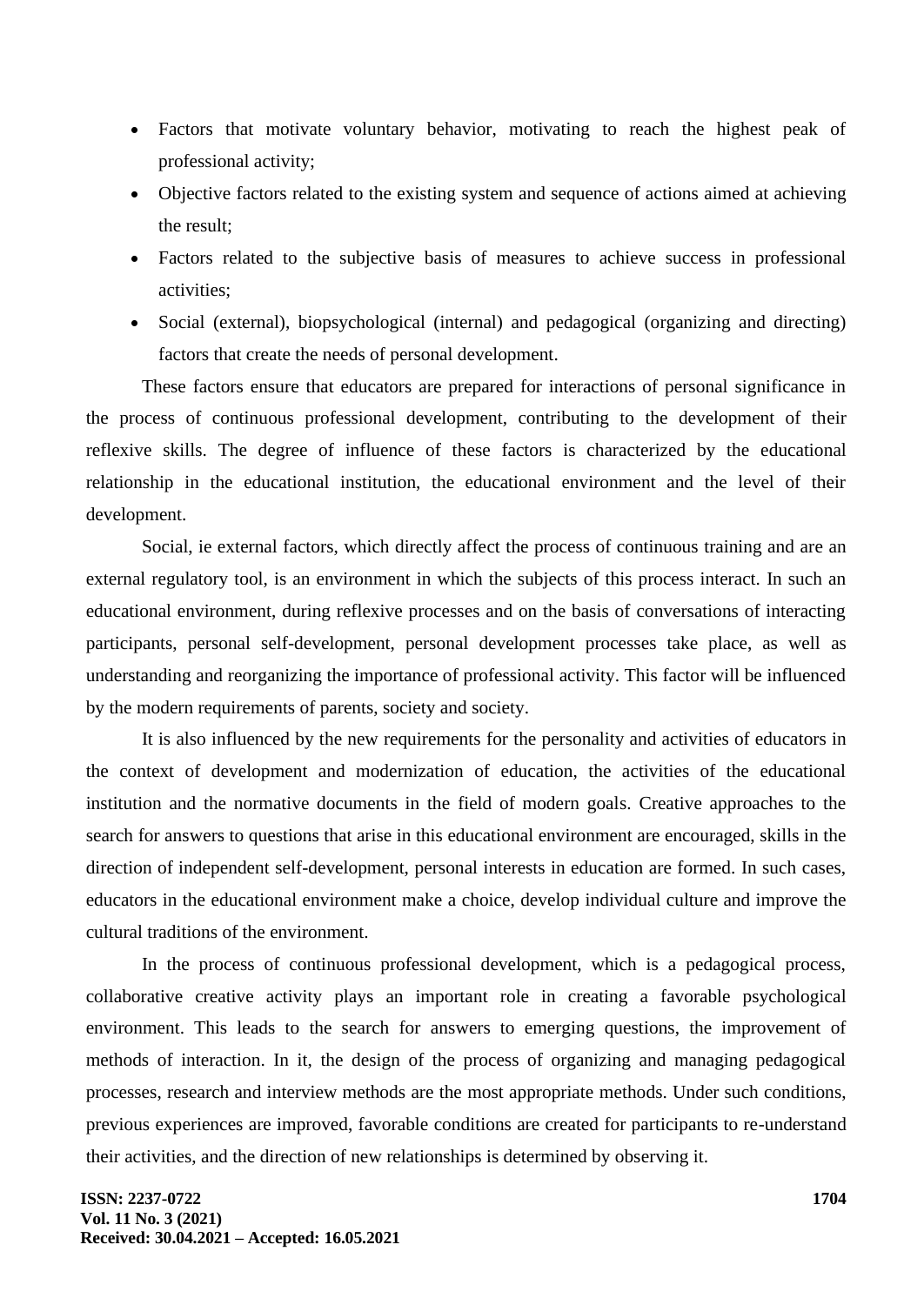In order to ensure the effectiveness of the process of continuous training in preschool education, it is necessary to take into account the following:

- This process has a research and analytical direction; use of modern pedagogical and information technologies;
- Creation of a reflexive educational environment providing creative cooperation;
- Development of subject-subject relations; creating the necessary psychological environment for personal development; ensuring the novelty and reliability of information.

The process of continuous professional development in preschool education institutions should be considered as a new practice, ie a system of interaction, a new content of education, a new tool for creating a reflexive educational environment, aimed at the implementation of activities aimed at developing the professional competence of educators.

Preschool education organizations should pay special attention to the organization of activities aimed at ensuring the cooperation of participants in the educational process, their psychological and physiological development, spiritual enrichment and further development of intellectual abilities.

Based on this need, the following main components of professional competence can be identified:

- Reflexive skills expressing pedagogical considerations;
- Foresight skills that reflect the future behavior and interaction of subjects in the pedagogical process, as well as a sense of readiness for the process of educational relations;
- The ability to ensure the activity and coordination of activities of subjects in situations that may arise in the pedagogical process;
- The ability to withstand the negative impact of various situations in the pedagogical process on the favorable educational environment;
- Ability to create a favorable educational environment and reflexive activities of the subjects in the pedagogical process;
- The ability to interact with the subjects in accordance with the situation and their individual psychological characteristics, which is a communicative competence;
- Ability to communicate;
- Ability to exchange information with subjects;
- Skills of self-management and personal development.

In the process of continuous professional development in preschool education organizations, it is necessary to create conditions not only for the development of motivation of educators for professional activities, but also for the development of their personal qualities. In this process, the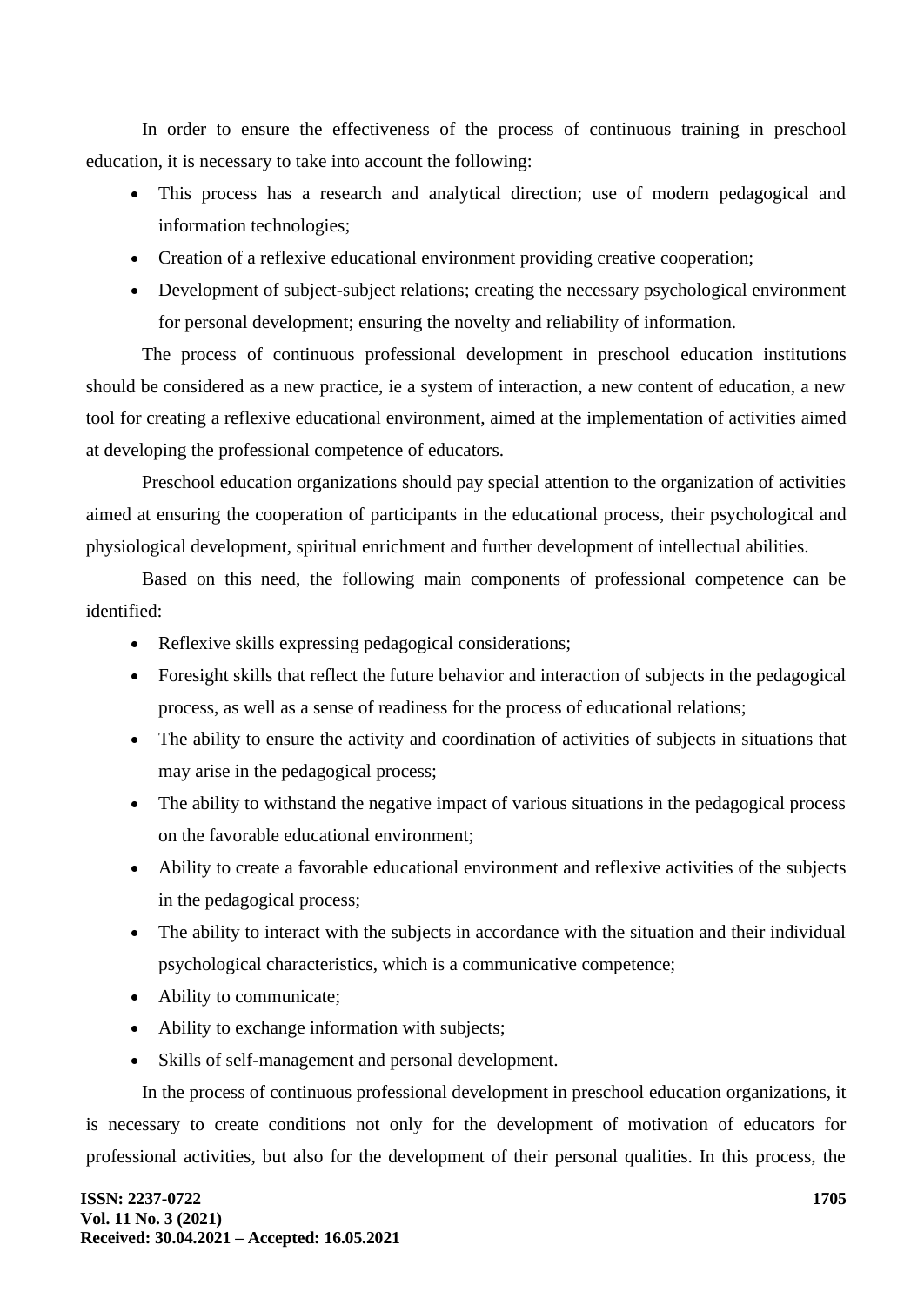creation of a reflexive learning environment serves as an environment that creatively influences their personal development.

The process of self-development in educators takes place in connection with changes in social situations, so in the process of continuous professional development they have interactions, interactions and reorganization of relationships, personal development and psychological adaptation to professional activity.

Therefore, in the process of continuous professional development, the formation of a reflexive educational environment is of particular importance in the implementation of tasks in the field of pedagogy and management, which vary in complexity and provide information on topics to increase its effectiveness.

In the process of reflexive learning environment, the subjects realize the contradictions between the old ideas about the effectiveness of their activities, the new methods that are effective in achieving the goal, the importance of the methods chosen by them in this process as a result, will be able to self-assess the effectiveness of their activities, the level of spiritual and cultural understanding, professional ability, knowledge, skills and abilities.

The formation of a reflexive educational environment in the process of continuous professional development in preschool education organizations is inextricably linked with the experience of cooperation, ie it reflects the interaction between partners in the organization and management of pedagogical processes.

As a result of the interaction, the subject analyzes his own personal characteristics, in the process of which personal characteristics, spiritual and cultural concepts of professional significance are re-formed and developed. As a result of the interaction, subjects develop their reflexive activities, previous behaviors, experiences, and analytical skills. The person involved in the process of interaction affects not only himself and his personal characteristics, but also the specific situation, the change in the situation, in which the development of interacting subjects takes place, as well as the process of interaction develops.

It is necessary to take into account the importance of the process of interaction in the organization of continuous professional development in preschool education organizations, ie the following results can be achieved, which are important in the development of professional personality traits:

- Increase in the level of professional competence;
- Development of activity and initiative of the subject;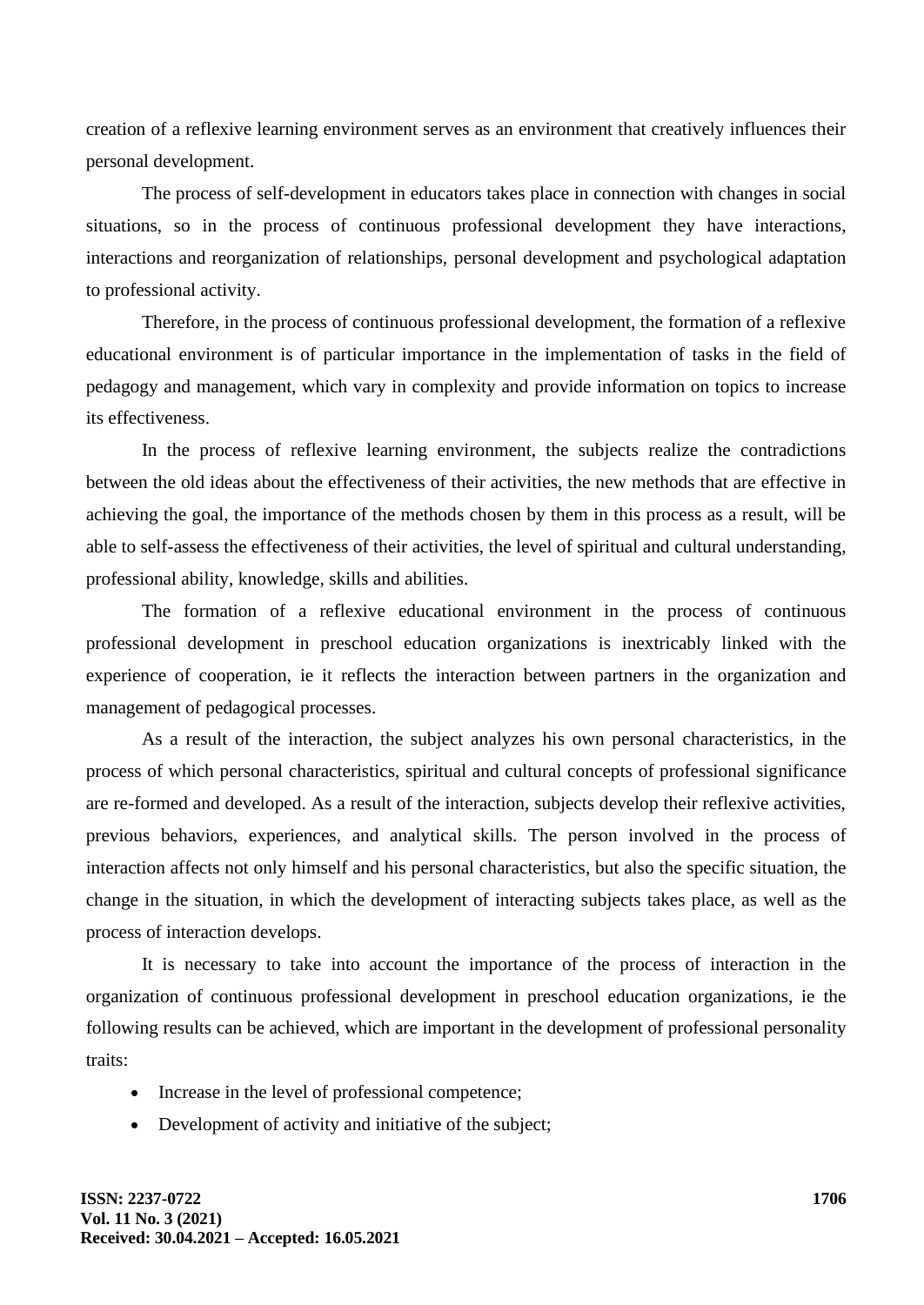- Changes in the psychological characteristics of the person; development of spiritual and cultural concepts;
- Development of self-awareness and self-assessment skills; formation of joint activity and psychological adaptation to professional activity as a result of information exchange in it.

## **3. Conclusion**

It is necessary to organize continuous professional development processes of scientific, theoretical and practical significance in the implementation of interpersonal relationships that create interactions that are important in increasing the professional activity of educators, the formation of reflexive skills, the development of spiritual and cultural understanding.

In the reflexive approach to the organization of the process of continuous training, the organization of interaction and reflexive activity develops the interest of the subjects in this process, as it forms the subject-subject relationship and the personal development of the participants of the interaction process.

#### **References**

Musurmanova A. *Professionalism of the teacher in the spiritual formation of adolescents by means of books.* Academy. - 2019. - No. 2(41).

Sharipova, D.D., A. Musurmanova, and G. A. Shakhmurov. *"Ways to optimize the health and physical development of students in the context of the formation of a healthy lifestyle in educational institutions."* - T .: Publishing house Fanvatexnologiya (2014).

Musurmanova A. Formation of the spiritual foundations of social protection of youth in the process of professional education. *Education throughout life: lifelong education for sustainable development.*  - 2011. - No. nine.

Turabekov F. "Information Technology as a Tool for Effective Organization of Independent Education in the Training of Teachers of Technological Education". *Archive nauchnyx issledovaniy,*  t. 1, vyp. 44, February 2021.

Musurmanova A. Didactic basis of Cooperation in Preparation of Future Competent Pedagogical Staff. *Science and Education Today.* 2020, No. 7, 77-78.

Musurmanova A. Improvement of the pedagogical mechanisms of the family and educational institutions in the development of the spiritual culture of adolescents of social and legal risk groups. *Problems of pedagogy.* 2018, 1(33).

Turgunov S.T., Umaralieva M.A. *Development of professional skills and competence of teachers. Textbook.* – T: Sano-standart, 2012. 172.